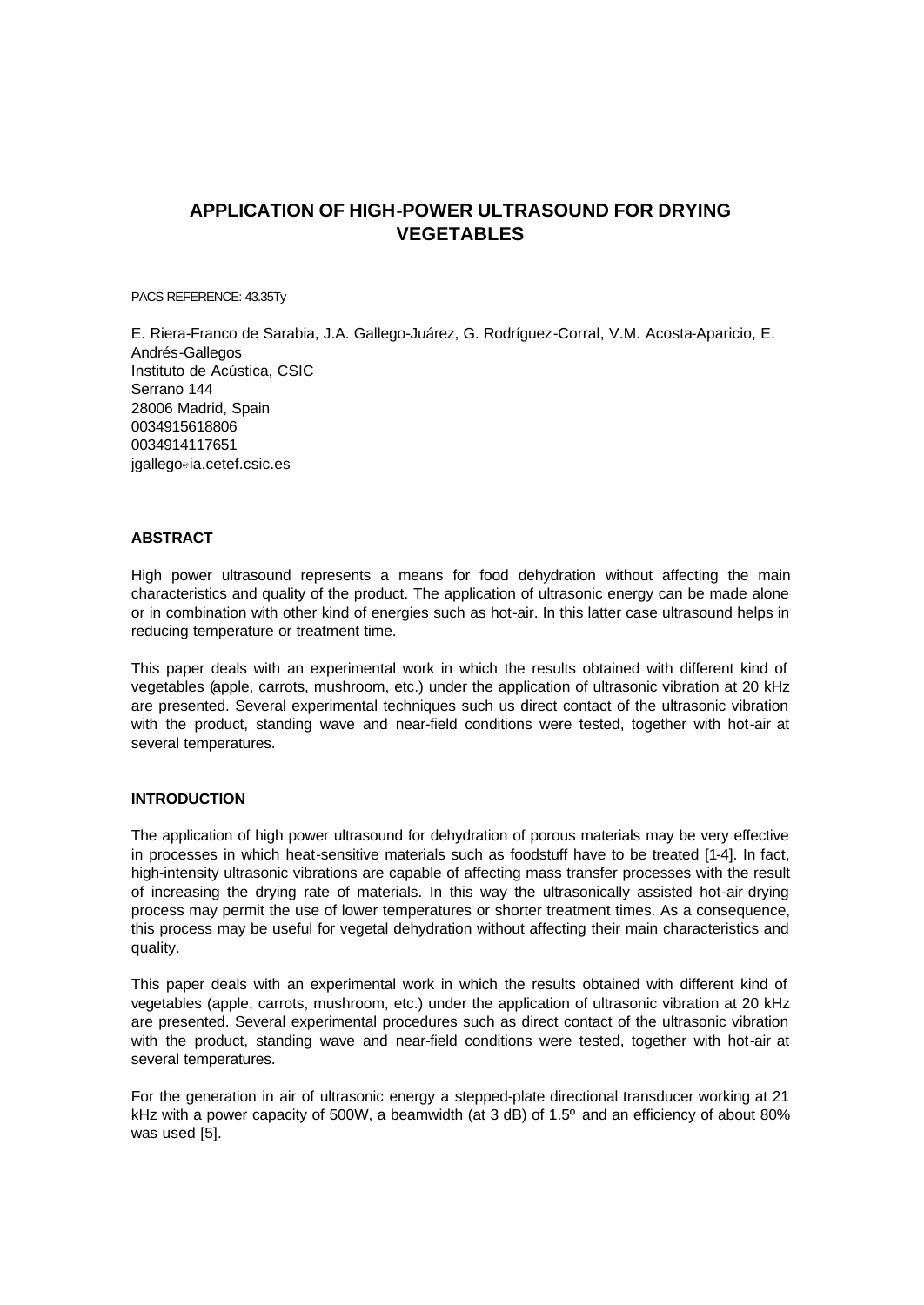## **EXPERIMENTAL SET-UP FOR FORCED-AIR DEHYDRATION ASSISTED BY ULTRASOUND**

The experimental set-up for vegetable drying by direct coupled ultrasonic vibration and air-borne ultrasonic radiation is shown schematically in Figure 1. It mainly consists of the following components: (i) the stepped-plate power ultrasonic transducer with the corresponding electronic generator; (ii) a flat plate parallel to the ultrasonic radiator acting as a sample holder and as a reflector for standing wave conditions, where the suction pump is applied to remove the moisture extracted from the vegetable; (iii) a static pressure system by means of three pneumatic pistons to get good mechanical coupling between the samples and the vibrating plate of the transducer; (iv) a hot-air generator. In addition, complementary sets of equipment for measuring temperature, air flow velocity and weight were also used. To control the parameters of the driving signal (voltage, current, phase, power applied), a digital power meter was used. An impedance matching box was also used to transfer the maximum electrical energy from the electronic generator to the highpower ultrasonic transducer.



The effect of high-power ultrasound on the vegetable drying is the extraction of the moisture from the interior to the surface of the material, where the forced-air and the suction pump help in the last stage of the drying process.

The experimental procedure in all tests basically consisted in measuring the moisture content of vegetable samples at different times of application of high-intensity ultrasonic fields in combination with forced-air at room temperature (20ºC) and at 55ºC and flow velocities of 1.7 and 2 m/s. Both ultrasonic frequency and applied power level were kept constant at about 21 kHz and 100W, respectively. The moisture content of the samples was measured by weighting them. The vegetable samples to be dried were carrot slices of circular shape (14 mm in diameter and 4 mm in thickness), apple slices of rectangular shape (50x20mm and 4 mm in thickness) and mushroom slices ( $\approx$  50x20 mm and 4 mm in thickness).

#### **DEHYDRATION BY HIGH INTENSITY ULTRASONIC VIBRATION**

Four different procedures by using forced-air and ultrasonic vibration at 20 kHz and 100W were studied:

1. Simple direct contact of the ultrasonic vibration with the vegetable samples.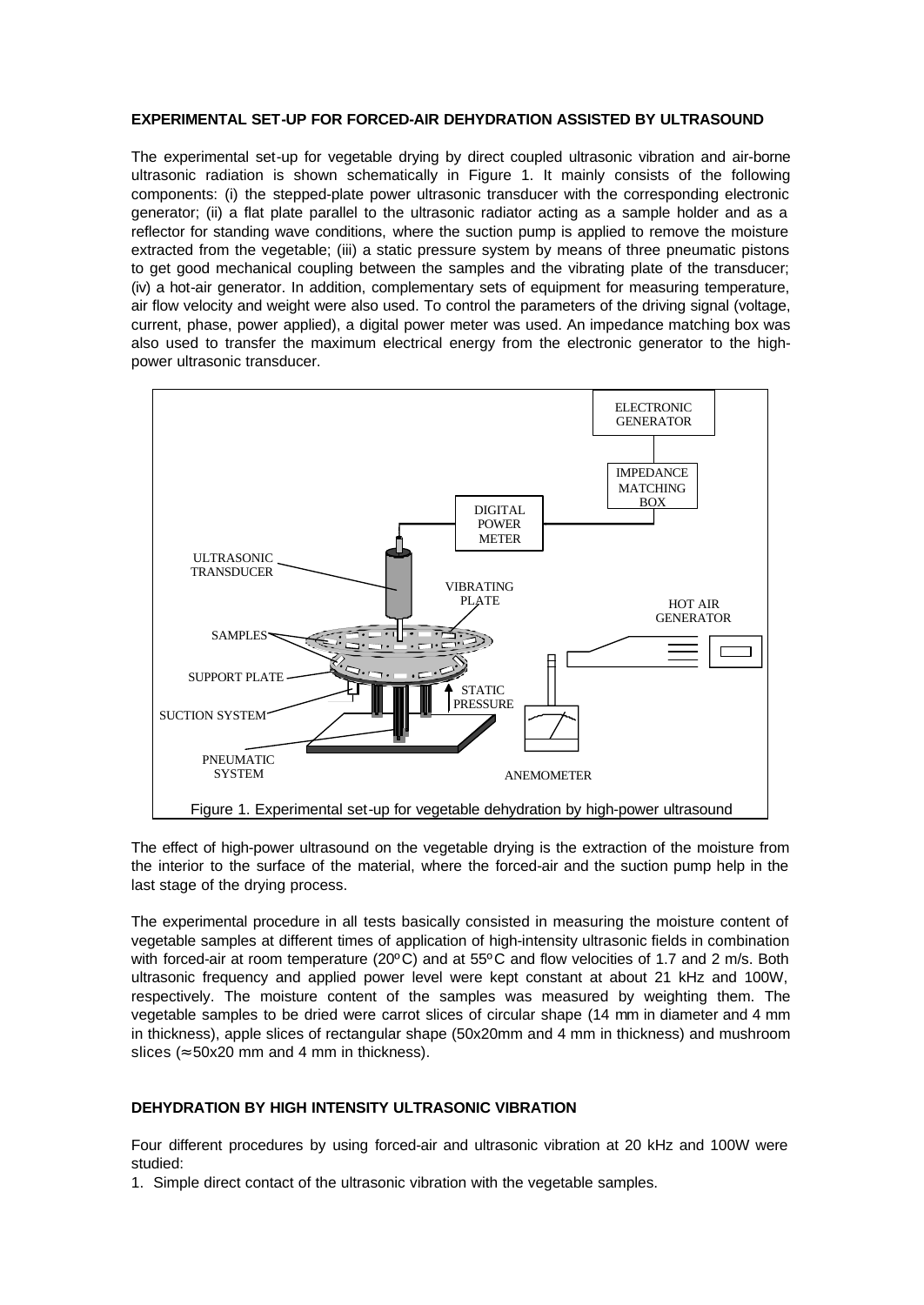- 2. Direct contact under static pressure of the ultrasonic vibration with the vegetable samples.
- 3. Air-borne ultrasonic radiation by standing wave and near-field conditions

To prepare vegetable samples of apple, carrot and mushroom for drying we follow some general recommendations: choose tender vegetables; wash them; remove any damage area and cut them into even pieces. In addition, apple and carrot samples were blanched during 3 minutes in boiling water before be drained.

## 1. Simple Direct Contact of the Ultrasonic Vibration with the Samples.

Direct contact increases the ultrasonic effect on vegetable dehydration by reducing the mismatch between the acoustic impedance of the transducer and the samples with regards to the forced-air dehydration assisted by air-borne ultrasound [3]. In fact, the penetration of the ultrasonic energy in the vegetable material strongly depends on this impedance mismatch. To that purpose, the samples were placed on the back surface of the transducer radiating plate as it is shown in Figure 2, between two consecutive nodal circles of the plate. An air flow at 1.7 -2 m/s and 20ºC and 55ºC were also applied to facilitate the removal of the moisture. The drying effect was measured following the experimental procedure previously presented. Experimental tests were carried out with apple, mushroom and carrot samples.



Figure 2. Carrot and mushroom dehydration by applying simple direct contact ultrasonic vibration and forced-air.

#### Mushroom Dehydration

Figure 3 shows the comparison among the different results obtained by applying ir-flow at two different temperatures (20ºC and 55ºC) with (+US) and without (-US) the ultrasonic vibration. It can be observed that the drying effect is remarkably improved by the ultrasonic energy. The best results are obtained always in presence of ultrasound, although the temperature also plays an important role. The maximum value of temperature used in the experiments (55ºC) doesn't produce deteriorative changes in the vegetable material.

Dry material which corresponds to a sample weight of the order of 10% of the initial total weight of the sample was obtained after 90 minutes of treatment time with forced air at 55ºC and ultrasound. By using only forced-air at the same temperature more than 240 minutes were needed to obtain the same result. Comparison between results obtained at 55ºC with (+US) and without (- US) shows the benefit of using ultrasound by reducing the treatment time up to three times.

#### Apple Dehydration

A similar behavior was observed with apple samples, as it can be seen in Figure 4. The main difference between the results presented in Figures 3 and 4 is the treatment time needed to reach the dried material. In fact, with apple samples this time was reduced dramatically up to only 30 minutes. It is important to mention that the samples used in the experiments have all of them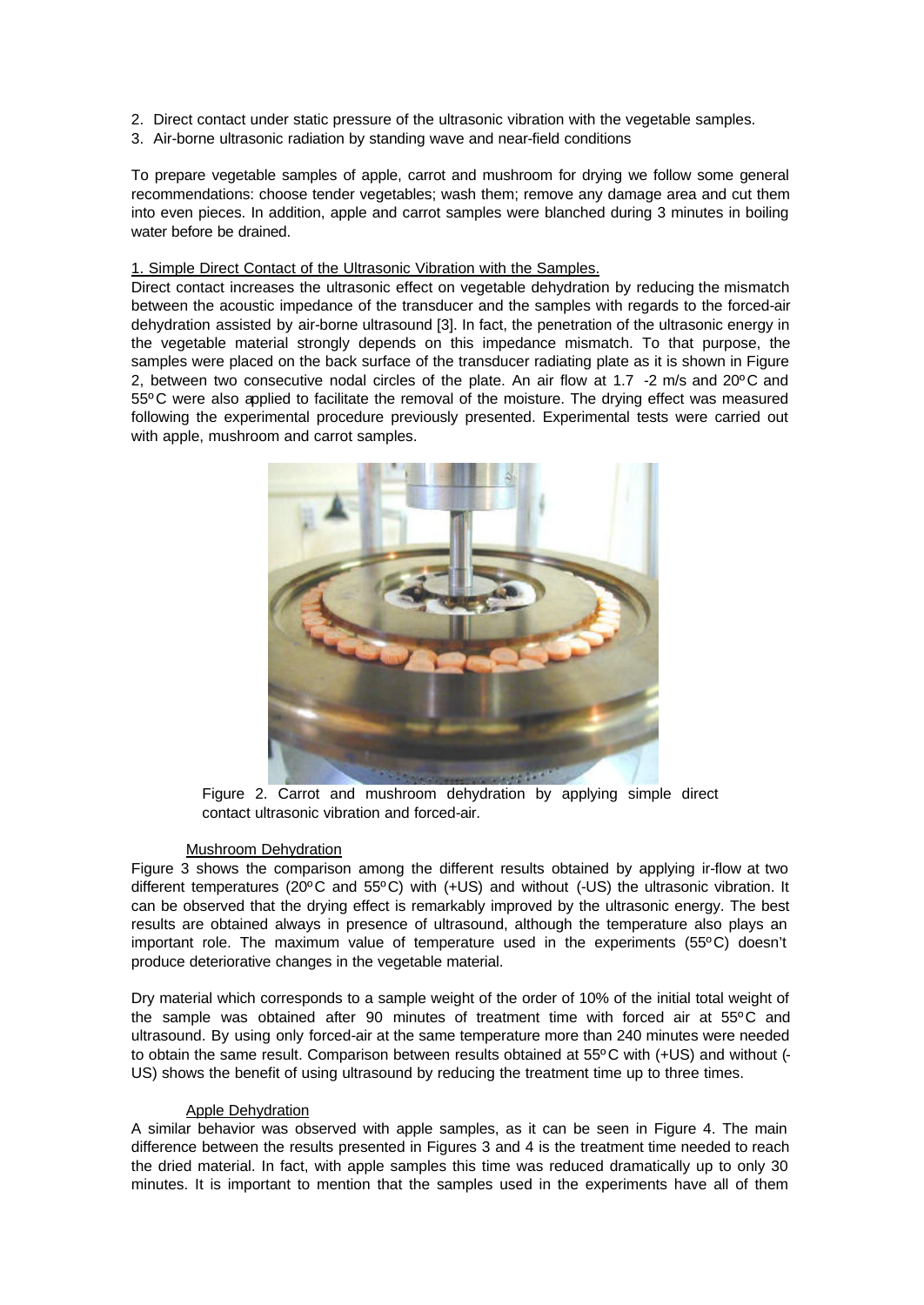(apple, mushroom and carrot) 4 mm in thickness. Nevertheless, the initial moisture content in the apple, mushroom and carrot samples was different. Dried apple represents ∼ 6% of the initial weight of the samples, instead of the 10% measured in mushrooms and carrots.

Other important factor that influences dehydration rate process is that the apple samples were blanched in boiling water, but not the mushroom. In fact, blanching involves opening pores in the material making easier and quicker the removal of the moisture.



Figure 3. Mushroom dehydration curves obtained by applying simple direct contact ultrasonic vibration and forced-air.

Comparison between the final sample weight obtained at 55ºC with (+US) and without ultrasound (-US) shows (see Figure 4) that by the action of ultrasound the weight of the samples decreases dramatically up to 6% (+US) after 30 minutes treatment time, while without ultrasound the final weight in the same period is 40%. In other words, the ultrasound accelerates forced-air drying process demonstrating to be very effective for food dehydration



Figure 4. Apple dehydration curves obtained by applying simple direct contact ultrasonic vibration and forced-air.

## Carrot Dehydration

To obtain dried carrot (sample weight ∼ 10%) at 55ºC, the ultrasound (100W) was applied to the samples during 50 minutes. On the contrary, more than 2 hours were needed to get the same result in absence of ultrasound. At lower temperature of the air (about 20ºC) dried carrot requires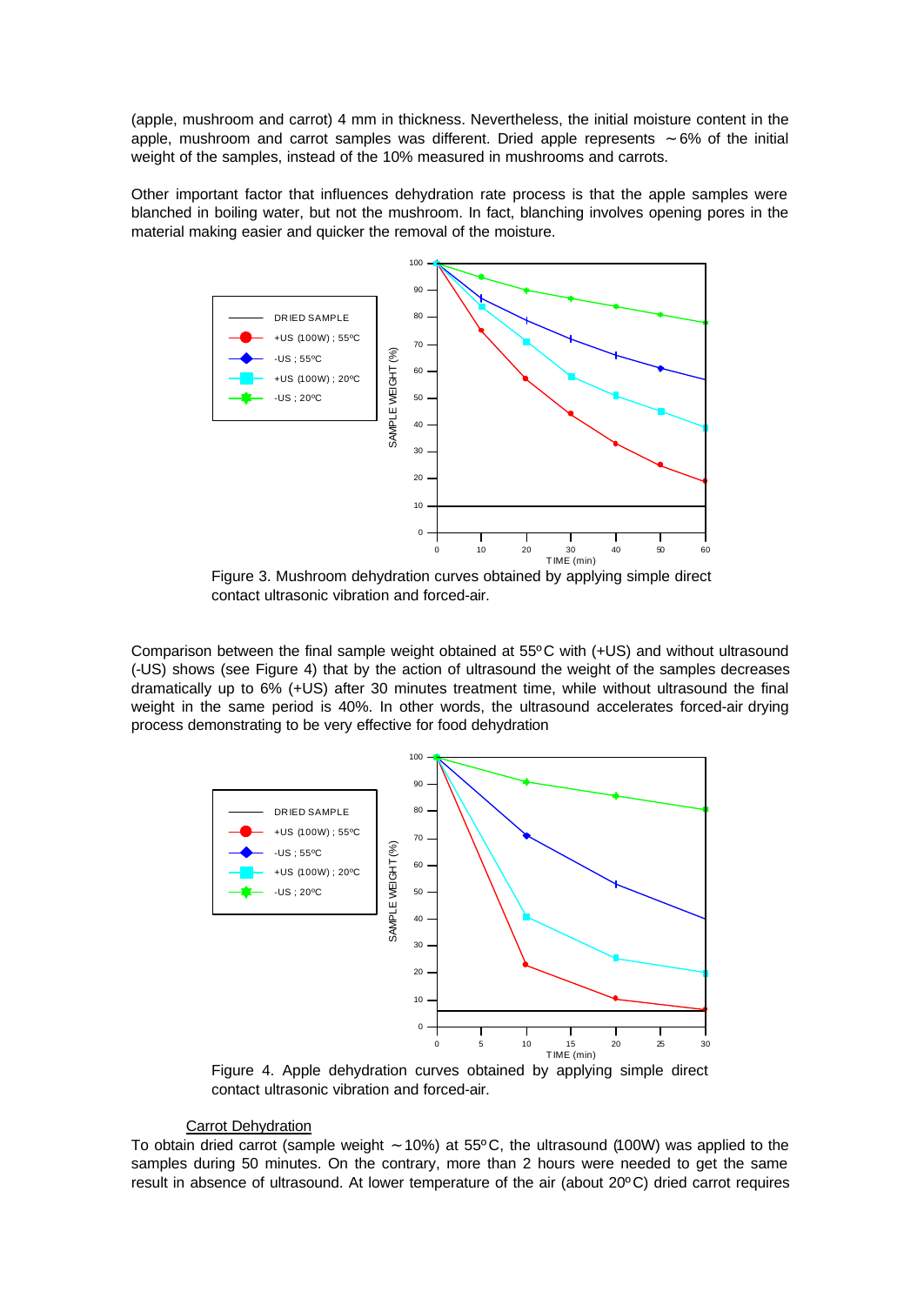100 minutes of treatment approximately. Longer times, higher than 3 hours were needed to reach values of the order of 25% of the initial total weight of the sample. Therefore the effect of ultrasound is to reduce notably treatment times without using high temperatures.

2. Direct Contact Under Static Pressure of the Ultrasonic Vibration with the Vegetable Samples. By means of this procedure developed and patented by the High-Power Ultrasonics Group of the Instituto de Acústica the ultrasonic vibration was applied in direct contact with the vegetable samples and together with a static pressure (see Figure 5) [3]. The samples were placed on the surface of the flat plate holder and the transducer radiating plate was kept there during the treatment time by applying a static pressure of about 0.05kg/cm<sup>2</sup>. Although an air-flow at 1.7-2m/s and 20ºC and 55ºC was also applied to facilitate the removal of moisture, the benefits of using forced-air were less evident than previously. This was probably because the narrow gap between the vibrating plate and the flat plate acting as a sample holder where the suction pump is applied. The dimension of the gap was diminishing with treatment time in proportion with the amount of moisture removed from the samples. The thickness of the samples at the end of the ultrasonic drying process was less than 1 mm. So, in this case static pressure and suction pump have a more relevant role than the force-air flow in the vegetable drying process.



Figure 5.- Carrot dehydration by using directly coupled ultrasonic vibration

Figure 7. Carrot dehydration by using air-borne ultrasonic standing wave field and suction.

Figure 6 shows the results obtained with carrot slices. It can be appreciated that the drying effect was improved by ultrasonic vibration at both temperatures (20ºC and 55ºC). In fact, the drying process is not only quicker but it is more powerful: the final moisture content could be less than 1%. In addition, due to the processing time and low temperature of the air flow, the product qualities are well preserved.

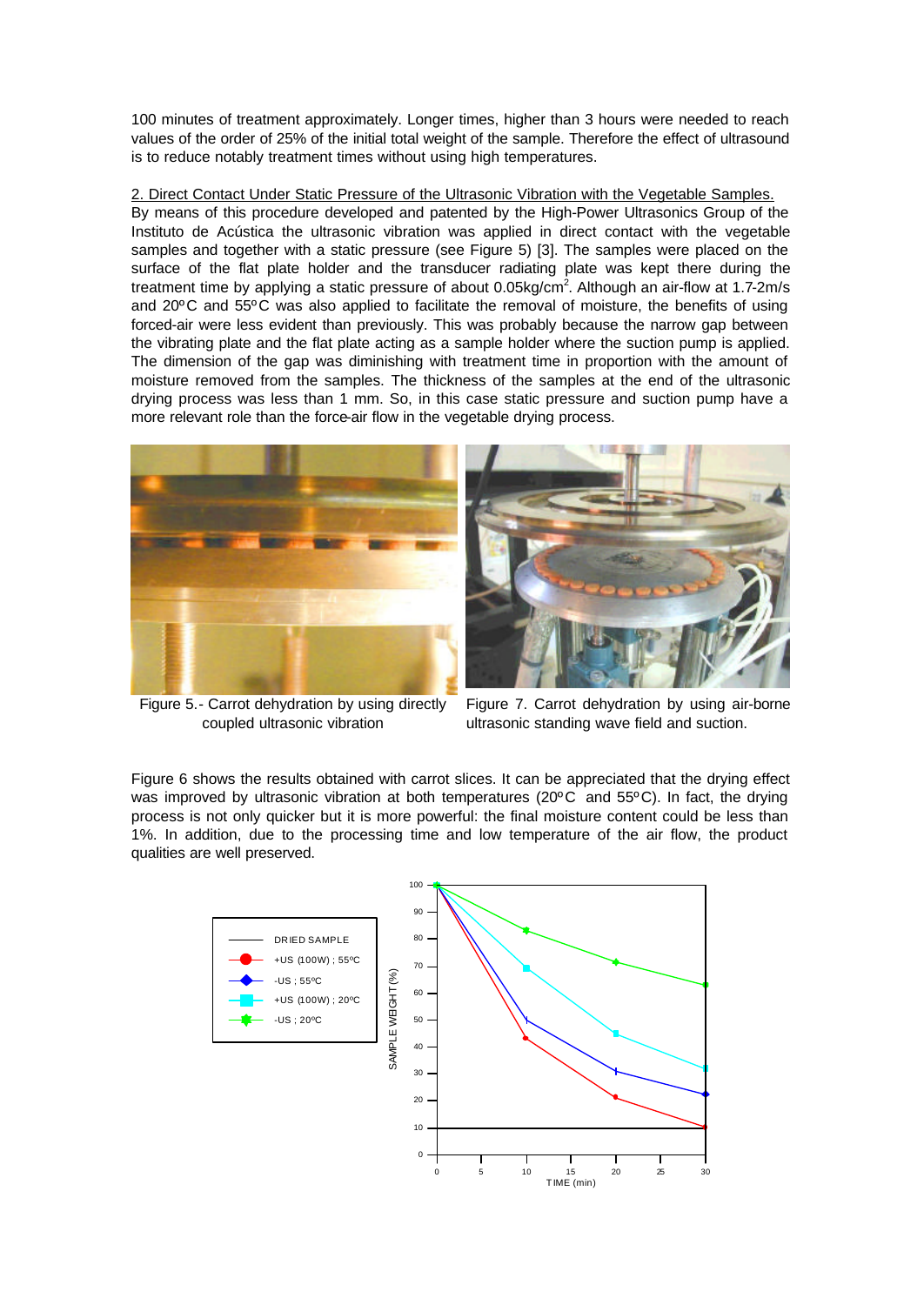## Figure 6. Carrot dehydration curves by directly coupled ultrasonic vibration under static pressure

Apple samples at 55ºC and 20ºC only need 20 and 60 minutes of ultrasonic treatment, respectively, to be dried. In contrast, for the same conditions, but in absence of ultrasound, 60 and more than 200 minutes were required, respectively, to get the same result. To dry mushroom at both temperatures, 40 and 120 minutes were needed with ultrasound (+US), and much longer process times (> 2 hours at 50ºC and > 4 hours at 20ºC) without ultrasound (-US) were required.

## 3. Air-borne ultrasonic radiation by standing wave and near-field conditions

The effect of air-borne ultrasonic drying under a standing wave field was also analyzed. To that purpose the stepped-plate power ultrasonic transducer was separated from the flat plate parallel to the radiator which acts as a reflector and tuned for the formation of a standing wave field. In this procedure, samples were placed on a metal grid located between the vibrating plate and the reflector. In these experiments, only carrot was tested. The results show that the effect of ultrasound is a little higher at low than at high air-flow temperature. Better results were obtained by working in the near-field. In this other procedure, carrot samples were placed directly on the flat plate holder. The distance between the vibrating plate and the flat plate was of about 1 mm higher than the thickness of the samples (∼ 4 mm). To get a 4% of initial moisture content in the samples, a 30 minutes treatment was adequate.

## **ACKNOWLEDGEMENTS**

This work was developed in the frame of by the Research Project AGL2001-2774-CO5-02.

# **CONCLUSIONS**

From the investigation presented in this work on the application of high-power ultrasound for drying different kind of vegetable materials (apple, carrot and mushroom) the following conclusions can be stated:

The application of a high-power ultrasonic vibration in direct contact with samples in both, without and with static pressure, has confirmed to be a very effective procedure for vegetable dehydration. Direct coupled vibrations accelerates forced-air drying process notably. Both procedures may be useful for vegetable dehydration as a method for preserving foods without affecting their main characteristics and quality.

The improvement obtained by applying high-intensity air-borne ultrasound for vegetable dehydration is less than with direct contact. This fact can be due to the low penetration ultrasonic energy in the vegetable material produced by the mismatch between the acoustic impedance of both media, the air and the vegetables. Nevertheless, an experiment carried out in the near-field gave results closer to the contact technique. This point should be studied with more detail

# **BIBLIOGRAPHICAL REFERENCES**

[1] H.V. Fairbank, (1975) "Applying ultrasound to continuous drying process", Ultrasonic International 1975 Conference Proceedings, IPC Science and technology Press Ltd, Guilford, UK, 43-45.

[2] Yu. Ya. Borisov, N.M. Gynkina (1973) "Acoustic Drying", Part IX of Physical Principles of Ultrasonic Technology, Volume 2, Edited by L.D. Rozenberg, 381-470.

[3] J.A. Gallego, G. Rodríguez, J.C. Gálvez, T.S. Yang (1999), "A new high-intensity ultrasonic technology for food dehydration", Drying Technology, Vol. 17 (3), 597-608.

[4] J.A. Gallego, T. Yang, F. Vázquez, J.C. Gálvez, G. Rodríguez, (2001) "Dehydration method and Device", USA Patent 6,233,844 B1